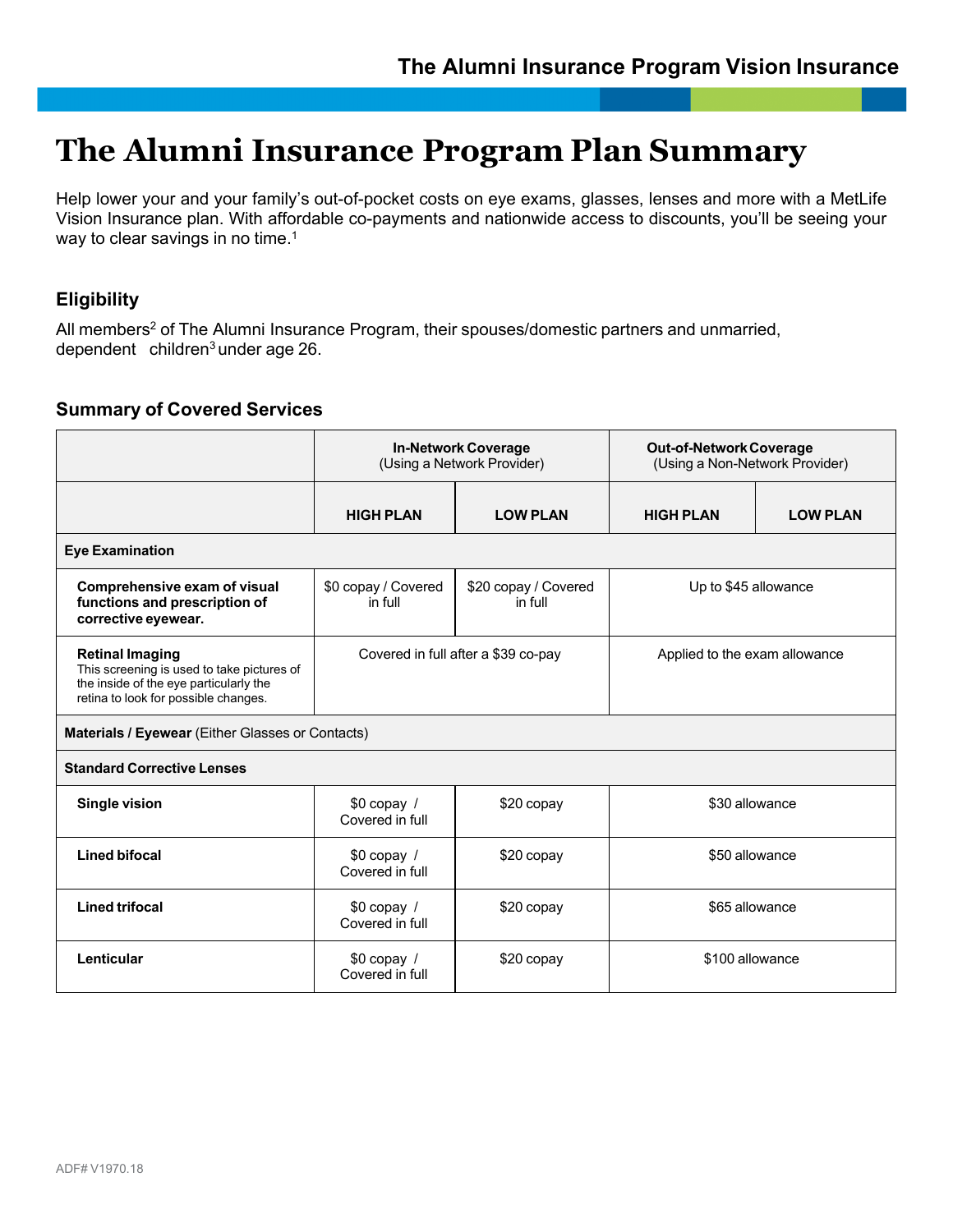| <b>Standard Lens Enhancement</b>                                                                                                                                             |                                                                               |                                        |                                                                |                                   |  |
|------------------------------------------------------------------------------------------------------------------------------------------------------------------------------|-------------------------------------------------------------------------------|----------------------------------------|----------------------------------------------------------------|-----------------------------------|--|
| <b>Ultraviolet coating</b>                                                                                                                                                   | Covered in full                                                               | Covered in full                        | Applied to the allowance for the applicable                    | corrective lens                   |  |
| Polycarbonate (child up to age 18)                                                                                                                                           | Covered in full                                                               | Covered in full                        | Applied to the allowance for the applicable<br>corrective lens |                                   |  |
| <b>Additional Lens Enhancements<sup>4</sup></b>                                                                                                                              |                                                                               |                                        |                                                                |                                   |  |
| <b>Progressive Standard</b>                                                                                                                                                  | Up to \$55 copay                                                              |                                        | \$50 allowance                                                 |                                   |  |
| <b>Progressive Premium/Custom</b>                                                                                                                                            | Premium: Up to \$95 - \$105 copay<br>Custom: Up to $$150 - $175$ copay        |                                        | \$50 allowance                                                 |                                   |  |
| Polycarbonate (adult)                                                                                                                                                        | Single Vision: Up to \$31 copay<br>Multifocal: Up to \$35 copay               |                                        | Applied to the allowance for the applicable<br>corrective lens |                                   |  |
| Scratch-resistant coating<br>(variable by type)                                                                                                                              | Up to \$17 - \$33 copay                                                       |                                        | Applied to the allowance for the applicable<br>corrective lens |                                   |  |
| Tints (variable by type)                                                                                                                                                     | Single Vision: Up to \$17 - \$34 copay<br>Multifocal: Up to \$17 - \$44 copay |                                        | Applied to the allowance for the applicable<br>corrective lens |                                   |  |
| Anti-reflective coating (variable by<br>type)                                                                                                                                | Up to $$41 - $85$ copay                                                       |                                        | Applied to the allowance for the applicable<br>corrective lens |                                   |  |
| Photochromic (variable by type)                                                                                                                                              | Up to $$47 - $82$ copay                                                       |                                        | Applied to the allowance for the applicable<br>corrective lens |                                   |  |
| <b>Frames</b>                                                                                                                                                                |                                                                               |                                        |                                                                |                                   |  |
| <b>Allowance</b>                                                                                                                                                             | Covered up to a<br>\$150 allowance                                            | Up to a \$100<br>allowance             | Up to a \$70<br>allowance                                      | Up to a $$55$<br>allowance        |  |
| Costco                                                                                                                                                                       | \$85 allowance                                                                | \$55 allowance                         | N/A                                                            | N/A                               |  |
| You will receive an additional 20% off any amount that you pay over your allowance. This offer is available from all participating (in-<br>network) locations except Costco. |                                                                               |                                        |                                                                |                                   |  |
| <b>Contact Lenses</b>                                                                                                                                                        |                                                                               |                                        |                                                                |                                   |  |
| <b>Elective</b>                                                                                                                                                              | Covered up to a<br>\$150 allowance                                            | Covered up to a \$100<br>allowance     | Covered up to a<br>\$105 allowance                             | Covered up to a<br>\$80 allowance |  |
| <b>Necessary</b>                                                                                                                                                             | Covered in full after<br>eyewear copay                                        | Covered in full after<br>eyewear copay | Covered up to \$210                                            |                                   |  |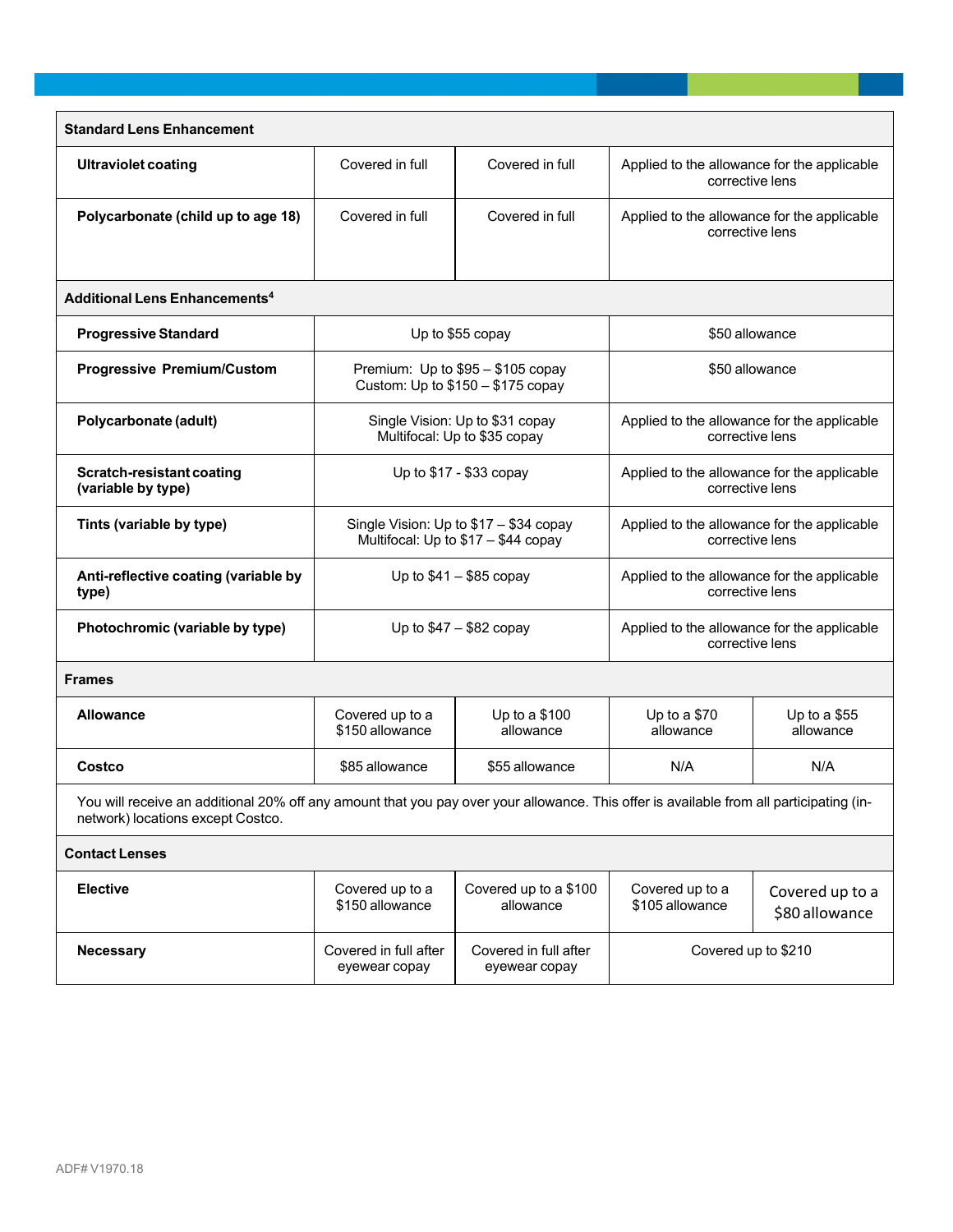| <b>Contact Fitting and Evaluation</b>  | Standard and<br>Premium fit<br>covered in full with<br>a maximum copay<br>of \$60 | Standard and<br>Premium fit covered<br>in full with a<br>maximum copay of<br>\$60 | Applied to the contact lens allowance |                 |
|----------------------------------------|-----------------------------------------------------------------------------------|-----------------------------------------------------------------------------------|---------------------------------------|-----------------|
| <b>Frequency (Glasses or Contacts)</b> |                                                                                   |                                                                                   |                                       |                 |
| <b>Eye Examination</b>                 | 1 per 12 Months                                                                   | 1 per 12 Months                                                                   | 1 per 12 Months                       | 1 per 12 Months |
| <b>Standard Corrective Lenses</b>      | 1 per 12 Months                                                                   | 1 per 12 Months                                                                   | 1 per 12 Months                       | 1 per 12 Months |
| <b>Frame</b>                           | 1 per 12 Months                                                                   | 1 per 24 Months                                                                   | 1 per 12 Months                       | 1 per 24 Months |
| <b>Contact Lenses</b>                  | 1 per 12 Months                                                                   | 1 per 12 Months                                                                   | 1 per 12 Months                       | 1 per 12 Months |

| In-Network Value Added Features                        |                                                                                                                                                                                                              |  |
|--------------------------------------------------------|--------------------------------------------------------------------------------------------------------------------------------------------------------------------------------------------------------------|--|
| <b>Additional lens enhancements</b>                    | In addition to standard lens enhancements, enjoy an average 20-25% savings on all other<br>lens enhancements. $4$                                                                                            |  |
| <b>Additional Savings on Glasses</b><br>and Sunglasses | Get 20% off the cost for additional pairs of prescription glasses and non-prescription<br>sunglasses, including lens enhancements. <sup>4</sup> At times, other promotional offers may also be<br>available. |  |
| Laser Vision correction <sup>5</sup>                   | Savings averaging 15% off the regular price or 5% off a promotional offer for laser surgery<br>including PRK, LASIK and Custom LASIK. Offer is only available at MetLife participating<br>locations.         |  |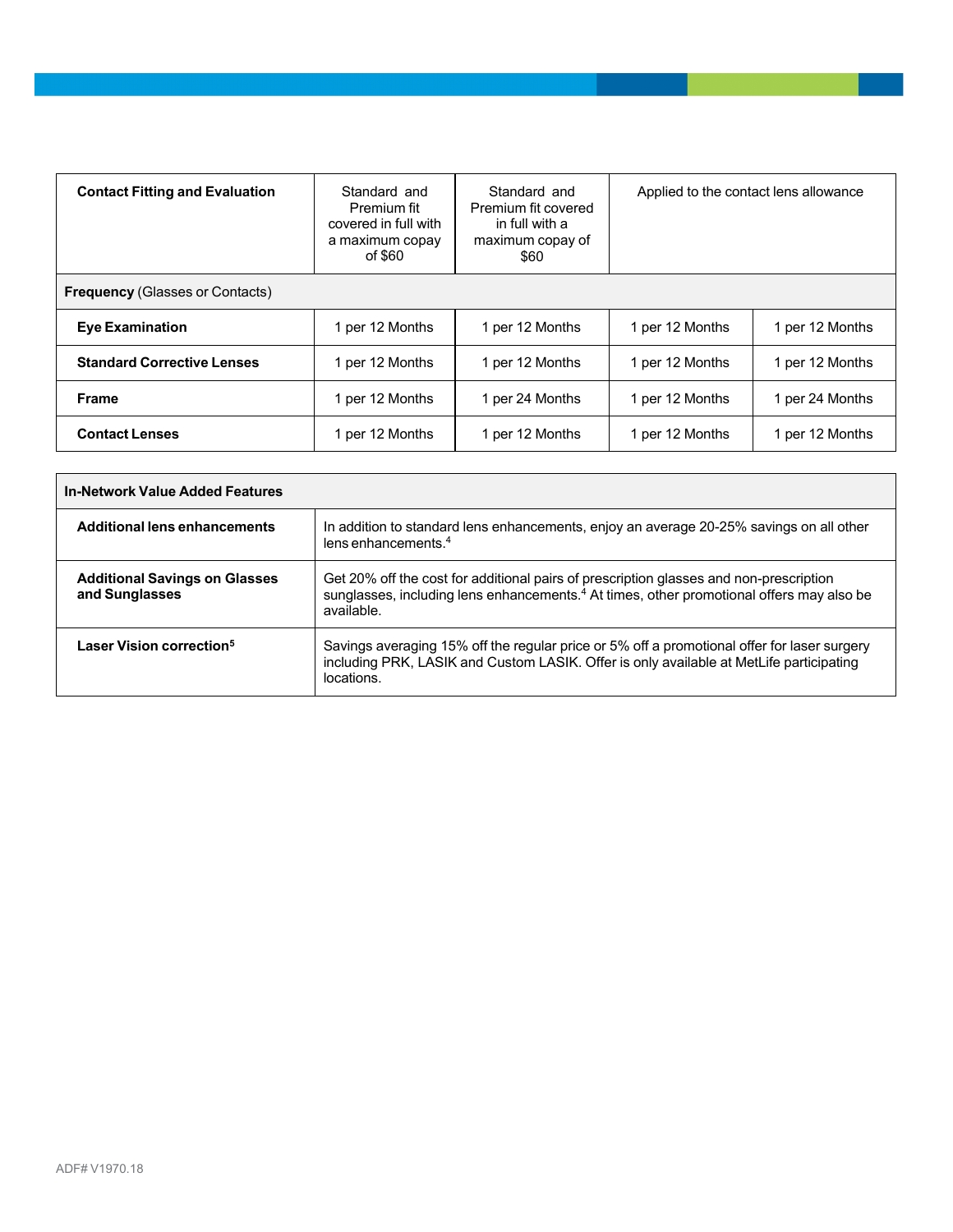## **Exclusions**

This plan does not cover the following services, materials and treatments:

### **Services and Eyewear**

- Services and/or materials not specifically included in the Summary of Benefits as covered Plan Benefits.
- Any portion of a charge in excess of the Maximum Benefit Allowance or reimbursement indicated in the Summary of Benefits.
- Any eye examination or corrective eyewear required as a condition of employment.
- Services and supplies received by you or your dependent before the Vision Insurance starts.
- Missed appointments.
- Services or materials resulting from or in the course of a Covered Person's regular occupation for pay or profit for which the Covered Person is entitled to benefits under any Worker's Compensation Law, Employer's Liability Law or similar law. You must promptly claim and notify the Company of all such benefits.
- Local, state, and/or federal taxes, except where MetLife is required by law to pay.
- Services or materials received as a result of disease, defect, or injury due to war or an act of war (declared or undeclared), taking part in a riot or insurrection, or committing or attempting to commit a felony.
- Services and materials obtained while outside the United States, except for emergency vision care.
- Services, procedures, or materials for which a charge would not have been made in the absence of insurance.
- Services: (a) for which the Participating Association of the person receiving such services is required to pay; or (b) received at a facility maintained by the Participating Association, labor union, mutual benefit association, or VA hospital.
- Services, to the extent such services, or benefits for such services, are available under a Government Plan. This exclusion will apply whether or not the person receiving the services is enrolled for the Government Plan. We will not exclude payment of benefits for such services if the Government Plan requires that Vision Insurance under the Group Policy be paid first. Government Plan means any plan, program, or coverage which is established under the laws or regulations of any government. The term does not include any plan, program, or coverage provided by a government as an employer or Medicare.
- Plano lenses (lenses with refractive correction of less than ± 0.50 diopter).
- Two pairs of glasses instead of bifocals.
- Replacement of lenses, frames and/or contact lenses, furnished under this Plan which are lost, stolen, or damaged, except at the normal intervals when Plan Benefits are otherwise available.
- Contact lens insurance policies and service agreements.
- Refitting of contact lenses after the initial (90 day) fitting period.
- Contact lens modification, polishing, and cleaning.

#### **Treatments**

- Orthoptics or vision training and any associated supplemental testing.
- Medical and surgical treatment of the eye(s).